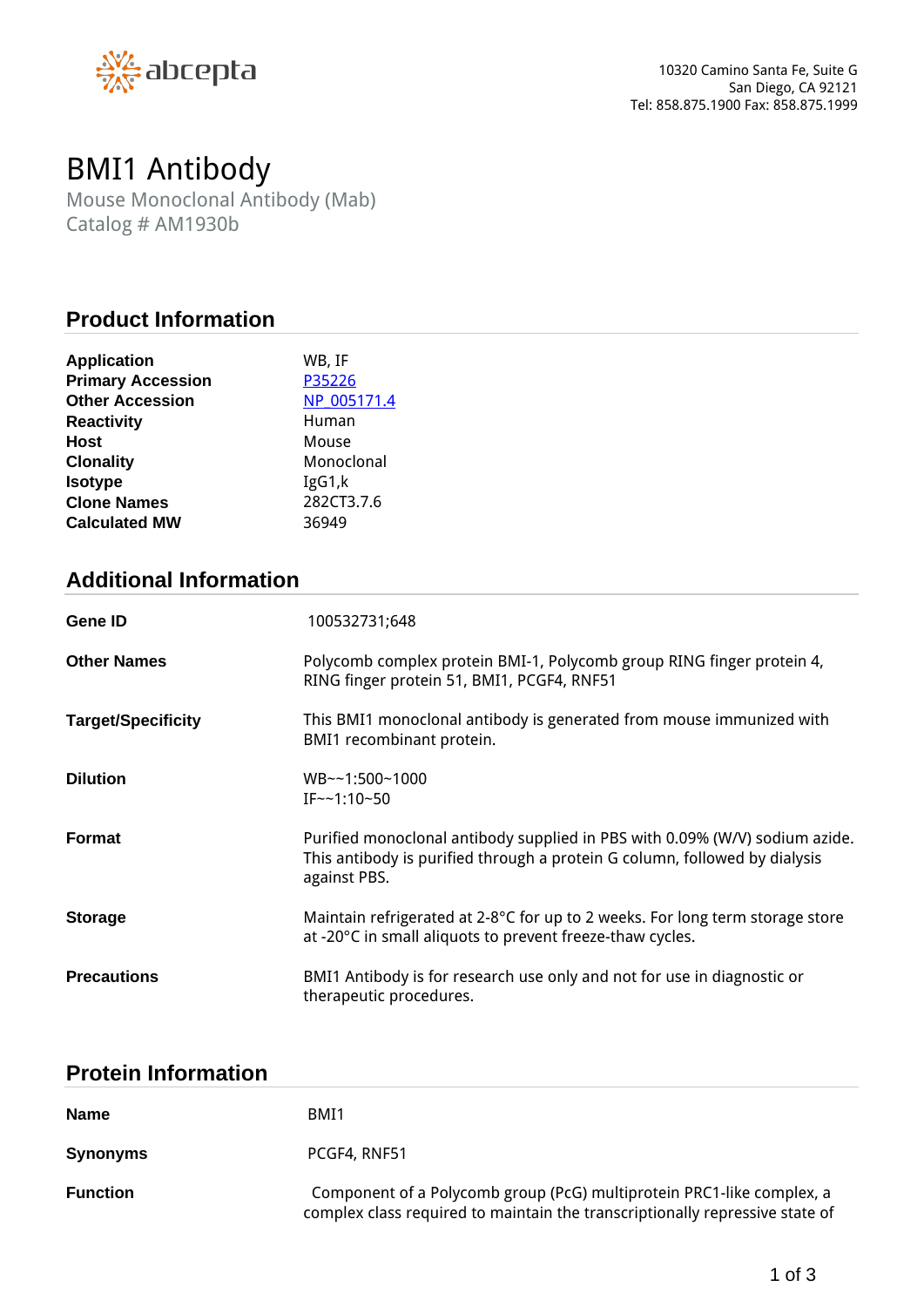*many genes, including Hox genes, throughout development. PcG PRC1 complex acts via chromatin remodeling and modification of histones; it mediates monoubiquitination of histone H2A 'Lys-119', rendering chromatin heritably changed in its expressibility (PubMed[:15386022](http://www.uniprot.org/citations/15386022), PubMed[:16359901,](http://www.uniprot.org/citations/16359901) PubMed[:26151332](http://www.uniprot.org/citations/26151332), PubMed[:16714294,](http://www.uniprot.org/citations/16714294) PubMed:[21772249,](http://www.uniprot.org/citations/21772249) PubMed[:25355358](http://www.uniprot.org/citations/25355358), PubMed[:27827373\)](http://www.uniprot.org/citations/27827373). The complex composed of RNF2, UB2D3 and BMI1 binds nucleosomes, and has activity only with nucleosomal histone H2A (PubMed:[21772249](http://www.uniprot.org/citations/21772249), PubMed[:25355358](http://www.uniprot.org/citations/25355358)). In the PRC1-like complex, regulates the E3 ubiquitin-protein ligase activity of RNF2/RING2 (PubMed[:15386022](http://www.uniprot.org/citations/15386022), PubMed[:26151332](http://www.uniprot.org/citations/26151332), PubMed[:21772249\)](http://www.uniprot.org/citations/21772249).*

**Cellular Location** *Nucleus. Cytoplasm*

### **Background**

*Component of the Polycomb group (PcG) multiprotein PRC1 complex, a complex required to maintain the transcriptionally repressive state of many genes, including Hox genes, throughout development. PcG PRC1 complex acts via chromatin remodeling and modification of histones; it mediates monoubiquitination of histone H2A 'Lys-119', rendering chromatin heritably changed in its expressibility. In the PRC1 complex, it is required to stimulate the E3 ubiquitin-protein ligase activity of RNF2/RING2.*

### **References**

*Ismail, I.H., et al. J. Cell Biol. 191(1):45-60(2010) Yang, M.H., et al. Nat. Cell Biol. 12(10):982-992(2010) Kikuchi, J., et al. Cancer 116(12):3015-3024(2010) Honig, A., et al. Anticancer Res. 30(5):1559-1564(2010) Venkataraman, S., et al. PLoS ONE 5 (6), E10748 (2010) :*

### **Images**



*All lanes : Anti-BMI1 Antibody at 1:1000 dilution Lane 1: Hela whole cell lysate Lane 2: A549 whole cell lysate Lysates/proteins at 20 μg per lane. Secondary Goat Anti-mouse IgG, (H+L), Peroxidase conjugated at 1/10000 dilution. Predicted band size : 37 kDa Blocking/Dilution buffer: 5% NFDM/TBST.*



*BMI1 Antibody (Cat. #AM1930b) western blot analysis in K562 cell line lysates (35μg/lane).This demonstrates the BMI1 antibody detected the BMI1 protein (arrow).*